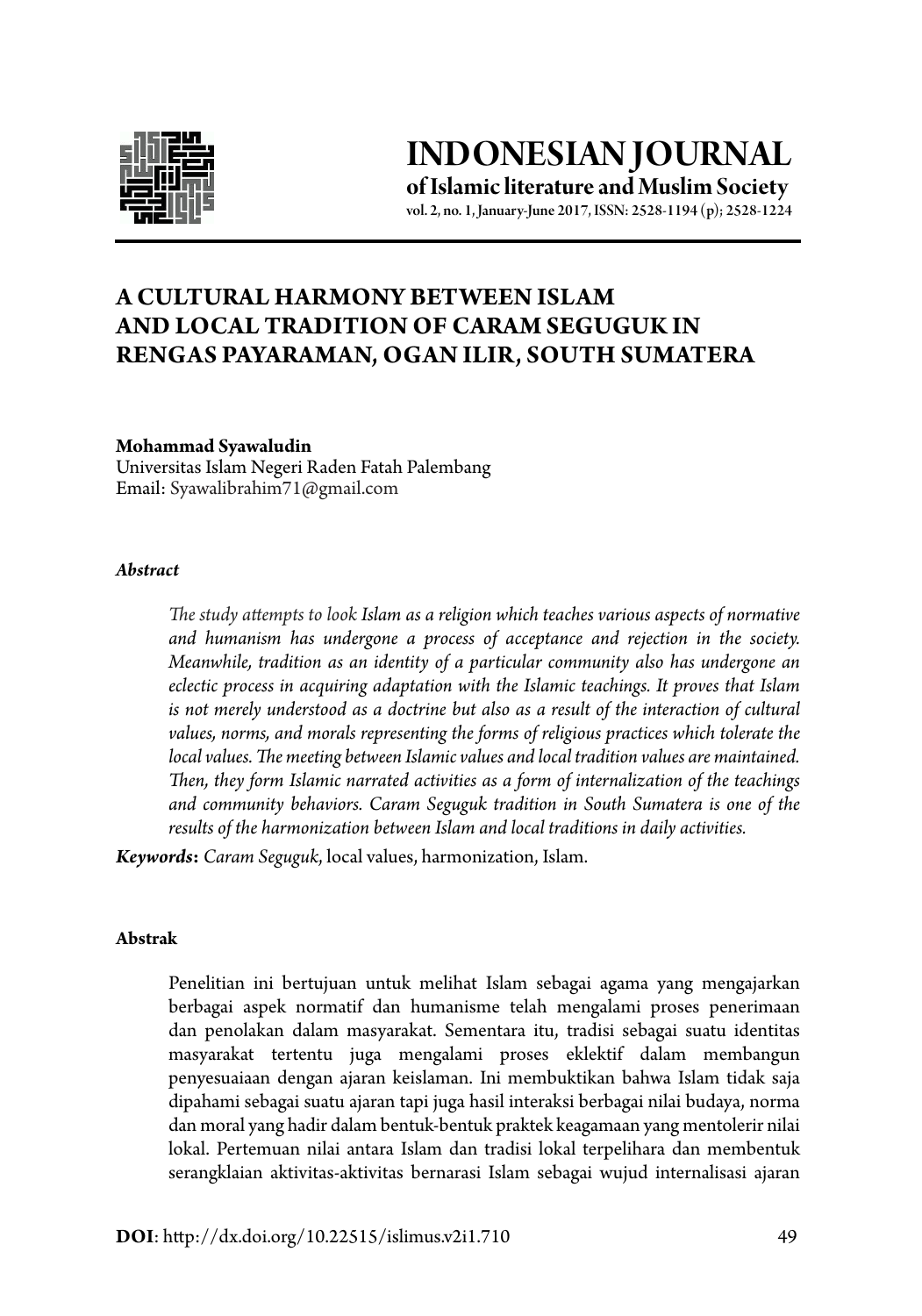dan perilaku masyarakat. Salah satu diantaranya adalah tradisi *Caram Seguguk* yang merupakan hasil harmonisasi dari perjumpaan antara Islam dan tradisi lokal dalam perilaku sehari-hari.

**Kata kunci:** *Caram Seguguk*, Kearifan Lokal, Marga, *Simboer Tjahaya*.

### **Introduction**

Islamic studies and the tradition continue to evolve to be an eclectic studies which try to combine the tradition of Islamic studies with the tradition of social sciences as well as anthropology. In addition, Islamic studies also attempt to concern on the social interactions and patterns within a Muslim society. It proves that Islam is not merely understood as a doctrine but also as a result of the interaction of cultural values, norms, and morals representing the forms of religious practices that tolerate the local values. Islam and local tradition cannot be separated from the social dynamics and relationships of various cultural behaviors that create the power of social transformation and social institutions in the local community.

According to this view, the value of Islam which are developed in the life of the society is inseparable from the culture. Furthermore, the combination of Islam and culture can also be seen in particular events or ceremonies. It is difficult to say that the local tradition is not synonymous with Islam or vice versa. Islam is the entity that forms the local tradition. Islamic historical process cannot be separated from the process of religious civilization. Therefore, several Islamic practices in Indonesia present the cultural values. These practices are still maintained and performed until today. Among the activities are the practices of dowry and reading haul by someone who is considered "sacred" in the wedding ceremony, kinds of tradition which are common among Mataram Hindu and Bikhsu.

 The Islamization in Indonesia took place in a long time. The process continues to be the entity and identity of Islam in Indonesia. The emergence of Islam Nusantara, recently, shows Islam as a social agent and portrays Islam and the archipelago as an episode of civilization in Indonesia. This episode indicates an open and a dynamic character that blends Islam and local tradition values. The blending between Islam and the local traditions refer to the notion that human beings and others are connected. *Caram Seguguk* is one of the traditions that reflects the acculturation of Islam and the local traditions. This tradition still exists and takes place in Rengas Payaraman, South Sumatera. It is interesting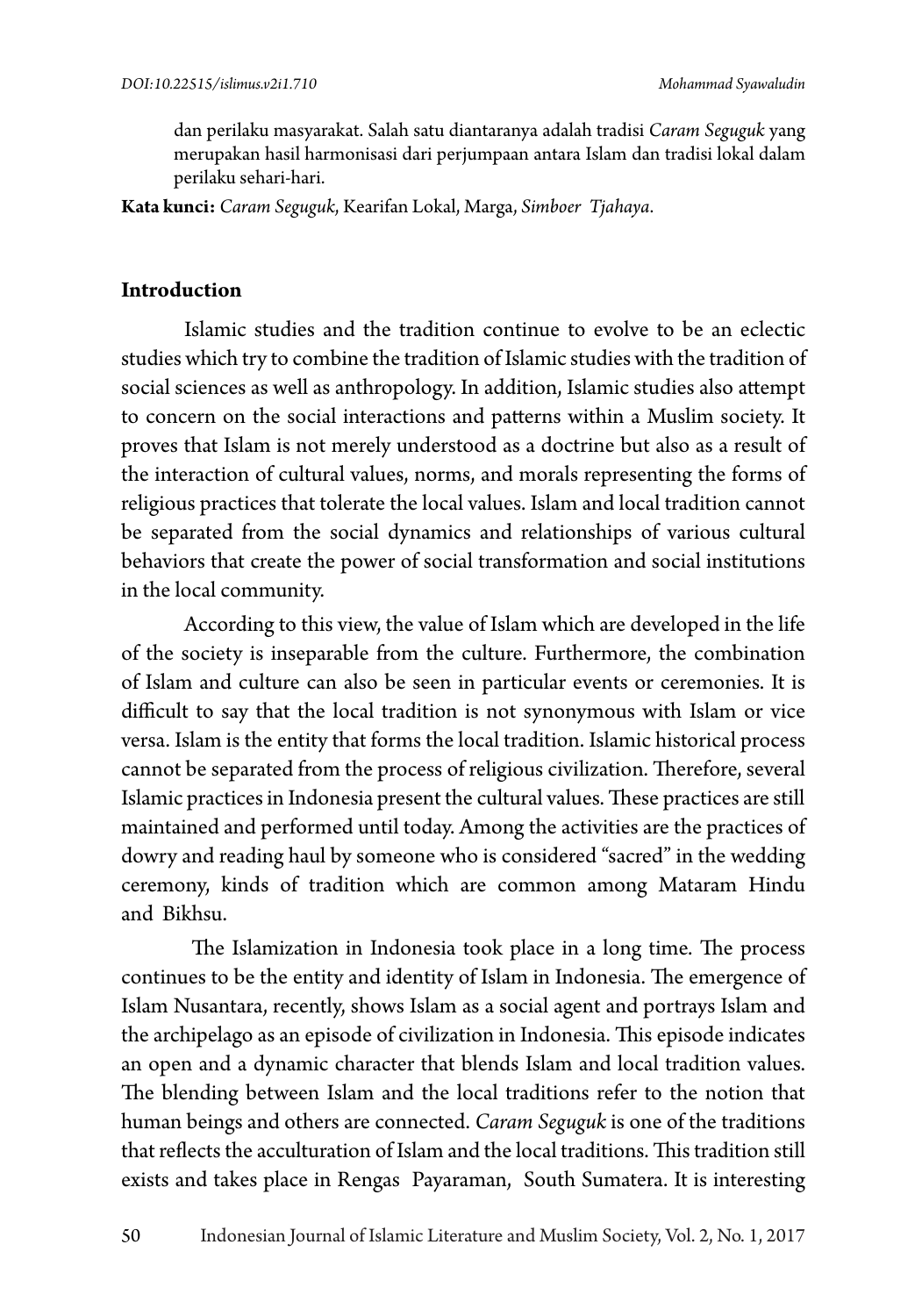to examine *Caram Seguguk* tradition by employing in-depth empirical and holistic study.

### **Research Methods**

Through a case study approach, the researcher wants to emphasize on the rationalism and the reality of the social, political, and cultural aspects. As the data are dynamic and open, and they occur in social relationships, this approach emphasizes on the nature of the real dynamic social formation. Thus, the data were obtained through observation and interviews. The data analysis was conducted with interpretative technique as the researcher tried to understand the events and their relation to the historical period.

This research uses the theory of structural functionalism<sup>1</sup> which is required to give explanation of how collective cultural accumulation occurs and how it is interpreted as a form of local tradition. Furthermore, culture is a medium which provides a field of study for the actors of *Caram Seguguk* in Rengas while Islam becomes an adhesive and evaluative tools. The core concept of structural functionalism theory lies $^2$  in the full understanding of the convergent process of cultures, traditions, systems, materials in the form of traditions in everyday life. The events of *Caram Seguguk* performed by Rengas society affect the development of Islam and social change<sup>3</sup>.

The study of Zulfikriddin<sup>4</sup> on the relationship between the leadership of Meraje Semende in society and the conformity with Islam shows that both aspects, Meraje Semende and Islam, are able to assimilate one another. Saudi Berlian's research on the management of traditional Islamic gender study on the draft of *Simboer-Tjahaya* in South Sumatra illustrates that the setting behavior of citizens within the clan system is, in fact, strongly influenced by the understanding and awareness of Islamic teachings adopted by the citizens at particular time. Furthermore, it describes that the clan system governing the family relationships and the relationships between women and men in *Simboer-Tjahaya* turns out to be derived from the Islamic teachings.

Indonesian Journal of Islamic Literature and Muslim Society, Vol. 2, No. 1, 2017 51

<sup>&</sup>lt;sup>1</sup>Peter Hamilton, *Talcott Parsons dan Pemikirannya: Sebuah Pengantar*, translated by Hartono Hadikusumo, (Yogyakarta: Tiara Wacana, 1991), p. 1. George Ritzer and Douglas J. Goodman, *Teori Sosiologi Modern*, translate

<sup>&</sup>lt;sup>2</sup> George Ritzer and Douglas J. Goodman, *Teori* Sosiologi, p. 121.<br><sup>3</sup> J.C. Alexander and J.L. Mast, "Introduction: Symbolic action in theory and practice: The cultural pragmatics of symbolic action" in J. C. Alexander, B. Giesen, & J. L. Mast (eds.), Social Performance: Symbolic action, cultural pragmatics, and ritual (New York: Cambridge University Press, 2006), p. 27.

<sup>2006),</sup> p. 27. <sup>4</sup> Zulfikriddin, *MerajeLeadership in Indigenous Leadership Semende within Islam*, (Palembang: Auliya, 2001).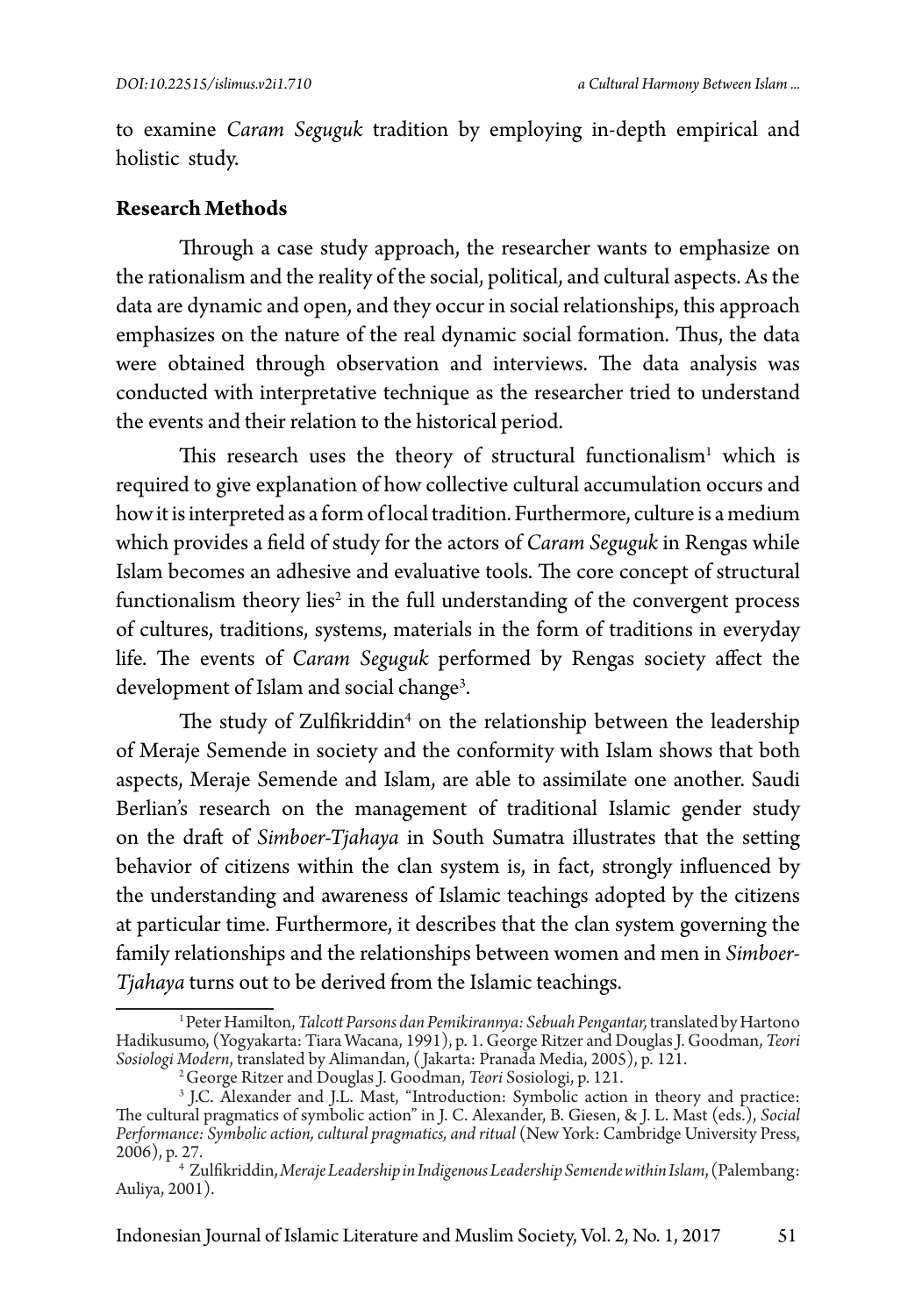Fauzie Nurdin's study on the culture of the indigenous people of Pepadun *Muakhi* in Lampung shows that the indigenous people of Pepadun *Muakhi*, Lampung are accommodated by various values, norms and philosophies of life which constantly run.<sup>5</sup> This phenomenon portrays an internalization process. Interestingly, *Muakhi* is derived from the Arabic language which is often delivered by Islamic religious leaders in their advices. The research conducted by Fasuedma Irasti<sup>6</sup> on the great tradition of *Agung Gawe* in Meranjat II, Ogan Ilir describes the glorious tradition as a tradition that contributes to the social change by teaching about social capital. According to him, one-on-one social value in *Ageng Gawe* adapts the teachings of Islam embraced by the citizens of Meranjat II.

The findings of these studies claim that Islam and local traditions coexist in accommodating the tradition, interaction and institutionalization. The researcher notes that the correlation bertween Islam and the tradition of *Caram Seguguk* is different from the previous studies. Thus, this research examines the internalization between Islam and the traditions of *Caram Seguguk* as a collective action of people who describe the transformation of religious and cultural reality is dynamic, innovative and peaceful.

## **Result and Discussion**

One of the local wisdoms that continues to be maintained in the society of South Sumatra is *Caram Seguguk*. This local wisdom builds unity and mutual cooperation and becomes the motto of Ogan Ilir district. Ogan Ilir has its indigenous people and tribes that migrated from Javanese and Sudanese. The indigenous population of Ogan Ilir consists of:

- 1. Ogan Ethnic: the residents along Ogan river, from the village of Munggu to Embacang Muara Kuang and Lubuk Keliat. The language used is Ogan
- 2. Pegagan Ethnic: the residents in the district of Tanjung Raja, Rantau Panjang, Sungai Pinang, Rantau Alai, Kandis, Pemulutan, West Pemulutan, South Pemulutan, Indralaya and South Indralaya
- 3. Penesak Ethnic also called as Meranjat: the residents in the district of Tanjung Batu, Payaraman, and parts of Lubuk Keliat in Malay Palembang

<sup>5</sup> A. Fauzie Nurdin, *Budaya Muakhi dan Pembangunan Daerah menuju Masyarakat* 

*Bermartabat*, (Yogyakarta: Gama Media, 2009). <sup>6</sup> Irasti Fasuedma, "Social Capital in the Great Tradition *Gawe* on Meranjat II Villagers Indralaya Ogan Ilir District", *Skripsi* pada Fisipol Unsri, 2013.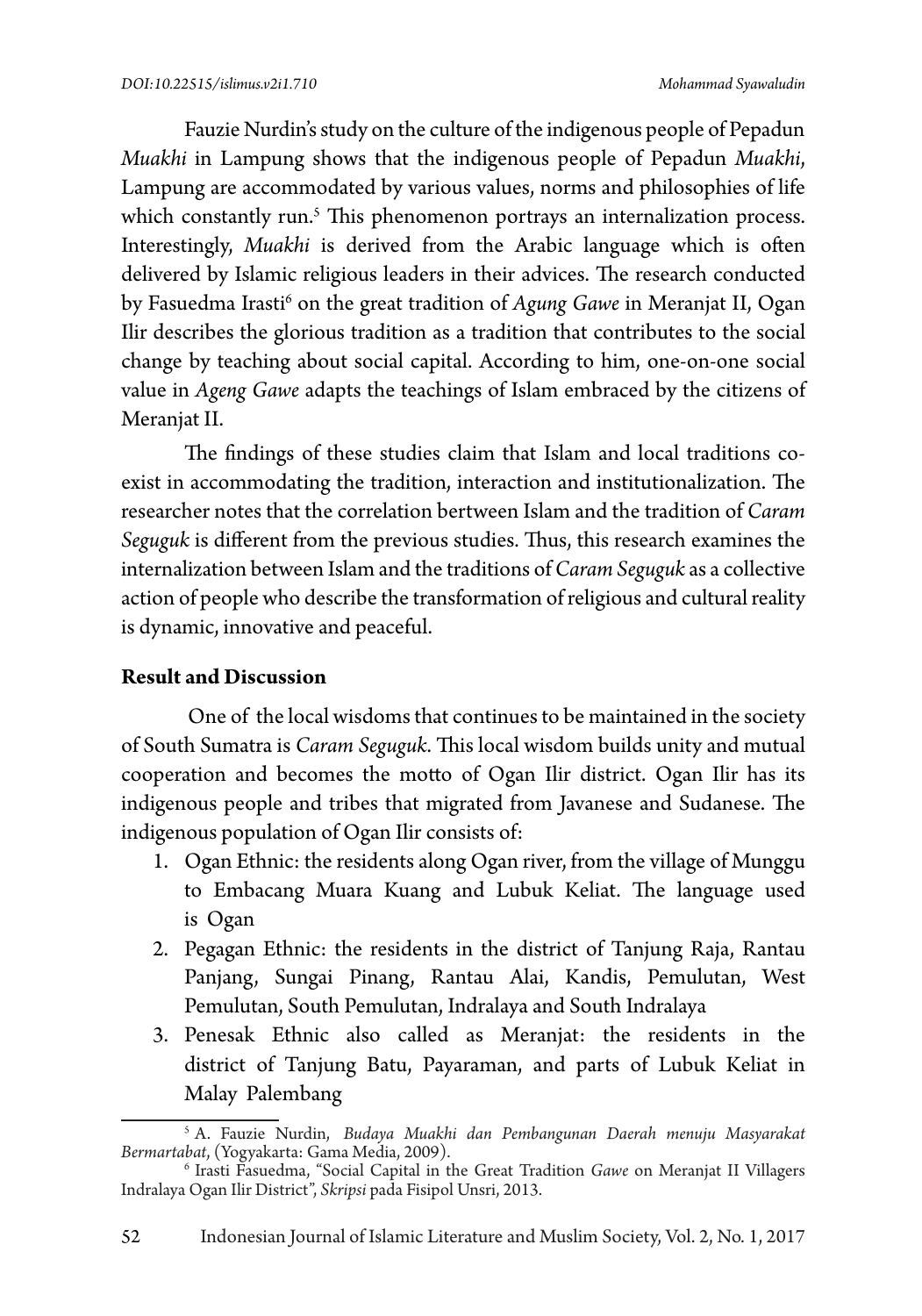One of the villages that preserves *Caram Seguguk* is Rengas village, Payaraman, Ogan Ilir, South Sumatera. Rengas village was originally included in the district of Tanjung Batu. Since 2005, Tanjung Batu was divided into two subdistricts, namely Tanjung Batu and Payaraman. Rengas village is in the subdistrict of Payaraman. Penesak ethnic is one of the tribes that dominates in Rengas and other areas (Tebedak, Lubuk Bandung, Betung, Ketiau, Tanjung Dayang, Series Bandung, Seri Kembang, Payaraman, Talang Seleman, Paya Besar, Tanjung Lalang, Seri Tanjung , Bangun Jaya, Tanjung Tambak, Tanjung Baru Petai, Limbang Jaya, Tanjung Laut, Meranjat, Meranjat II, Meranjat Ilir, Beti, Tanjung Pinang, Tanjung Batu, Tanjung Batu Seberang, Pajar Bulan, Senuro, Sentul, Burai, Tanjung Burai). Rengas village itself is the oldest village in the district of Ogan Ilir, Payaraman consisting of two regions: Rengas one and Rengas two.

The word "Rengas" is taken from the word meaning cleft Ronges. Rengas village was once led by a Kerio but since 1989 the village was led by a village chief. Based on the ownership of the land, Rengas village is divided into two types: personal land and village garden land called *Umoh or Duson*. The ownership of the land is based largely on the land legacy for generations without any administration stuffs, even if it is only in the form of a Certificate of Business Rights (SKHU) on land.

The practice of *Caram Seguguk* system in Rengas society plays the role as a social and cultural institutionalization of the family and relatives. There are several aspects in a common type of family unit:

- 1. Kinship system
- 2. Line of descent
- 3. Inheritance system

Kinship is a social unit in which the members have blood ties. In terms of kinship system, especially in a pluralistic society, Ogan Ilir uses patrilineal system7 . This system involves the type of family unit in a patrilineal society. Some activities in the local daily life shows kinship system, for example in dealing with jobs that requires a lot of people, the sense of collateral *(seduluran)* is very prominent. The nature of family the basis in resolving conflicts among citizens in Panesak clan. The mechanism is called as *Tepung Tawar* and *Are Basare*. *Tepung Tawar* is a custom that is performed to remove the brotherhood between people or between family members when they disagree of something and want to finish

<sup>7</sup> Saudi Berlian, *Pengelolaan Tradisional Jender: Telaah Keislaman atas Naskah Simboer Tjahaya*, ( Jakarta: Millenium Press, 2002).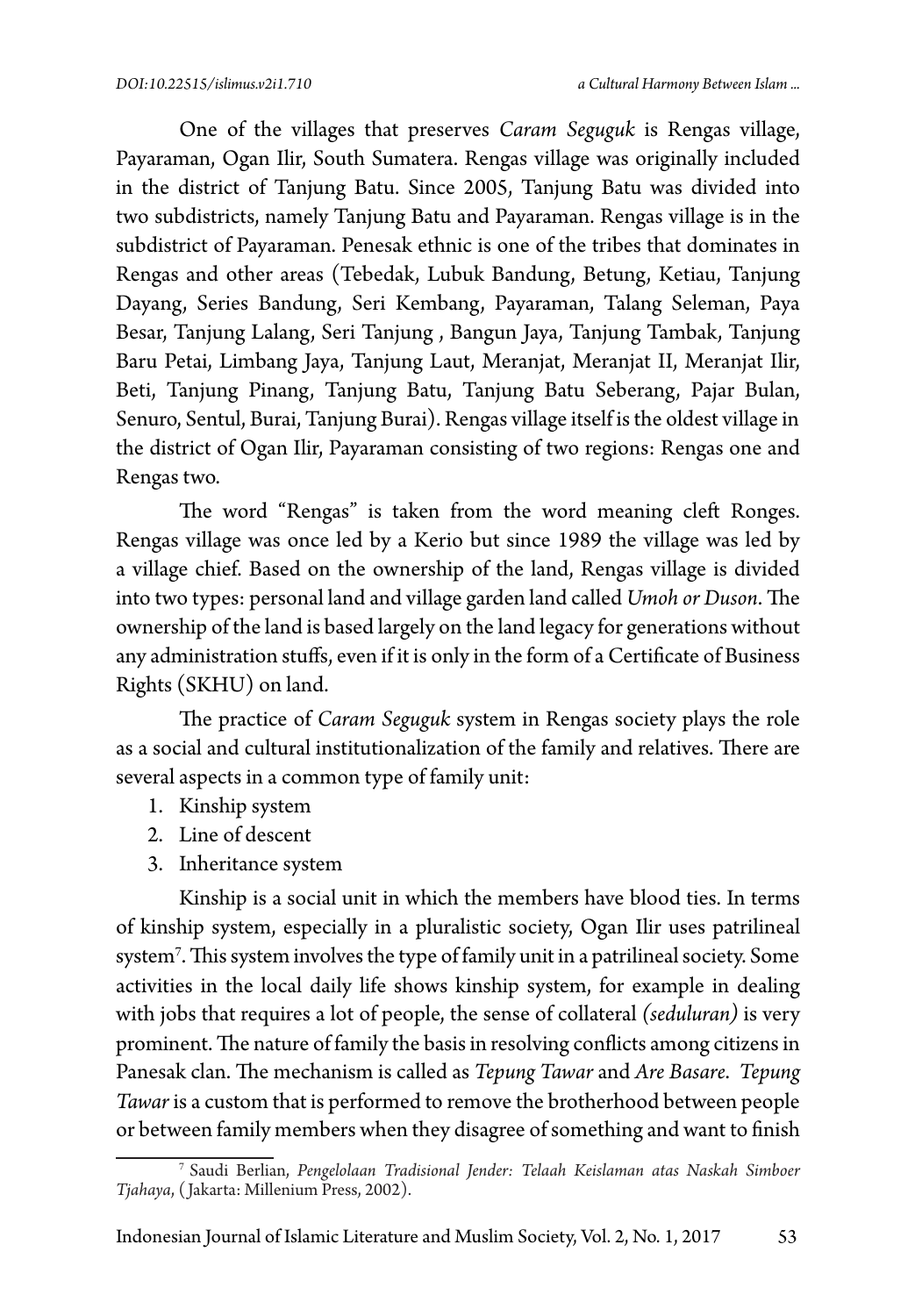it. Some disputes are generally resolved and facilitated by the *adat*. Meanwhile, *Are Basare* is a custem intended to lift the brotherhood between families through weddings, circumcisions, and other occasions.

There is no maintenance pattern that motivates the society in order to maintain the continuity between clans with *Caram Seguguk*. Thus, the ideas of using cultural attributes inherent in the social systems are maintained, such as: the existence of Pasirah (village chief) is very much appreciated and often asked to give advice called *peradatan*. The pattern in *Caram Seguguk* territorial relationship is symbolized in the person's status and role in the local community. This pattern is conserved terms like Pesirah, headmen, traditional leaders, Kerio, pembarab, saplings. Each of them in certain events of kinship or cultural attributes are still used. To clarify someone's identity, they typically use special clothes.

The nuclear family is the core family formed through marriage, the elements and all the requirements refer to the customary rules and Sharia. A nuclear family consisting of father, mother, and children each serves as a protector and breadwinner and the successor generation in which there is the responsibility to continue the tradition. Children receive and perform the role of tradition in the nursery-courteous both in the context of differences in age, sex and how to behave with others. Law is the identification of parent-child relationship in the extended family.

This leads to the expansion of the functions of the roles, rights and responsibilities of its members. Kinships that create a strong position and influence each other even become a solid foothold for various activities. The expansion of the nuclear family is generally obtained through the blood relationship of grandparents and obtained through *besanan* relationship with a wife or a husband. Norms applied in social interactions of both within the family and the environment are the extension of the existing norms in the nuclear family. However, the more polite relationship shows a firmer and tighter pattern.

With regard to Islamic procession, *Caram Seguguk* is no longer used to be a source of law that does not contradict with the principles of Islam. The elements that are contradictive with the principles of Islam must be removed and replaced. This is the meaning of the Islamic presence in a place or country. In the science of *Usul Al-Fiqh*, the local culture in the form of customs is often called *'Urf* (derived from the same root of *al-Ma'ruf*). Because the *'urf* is one that comes from people's behavior, and contains wrong and right elements, naturally the Muslims must look at the phenomena more widely and critically.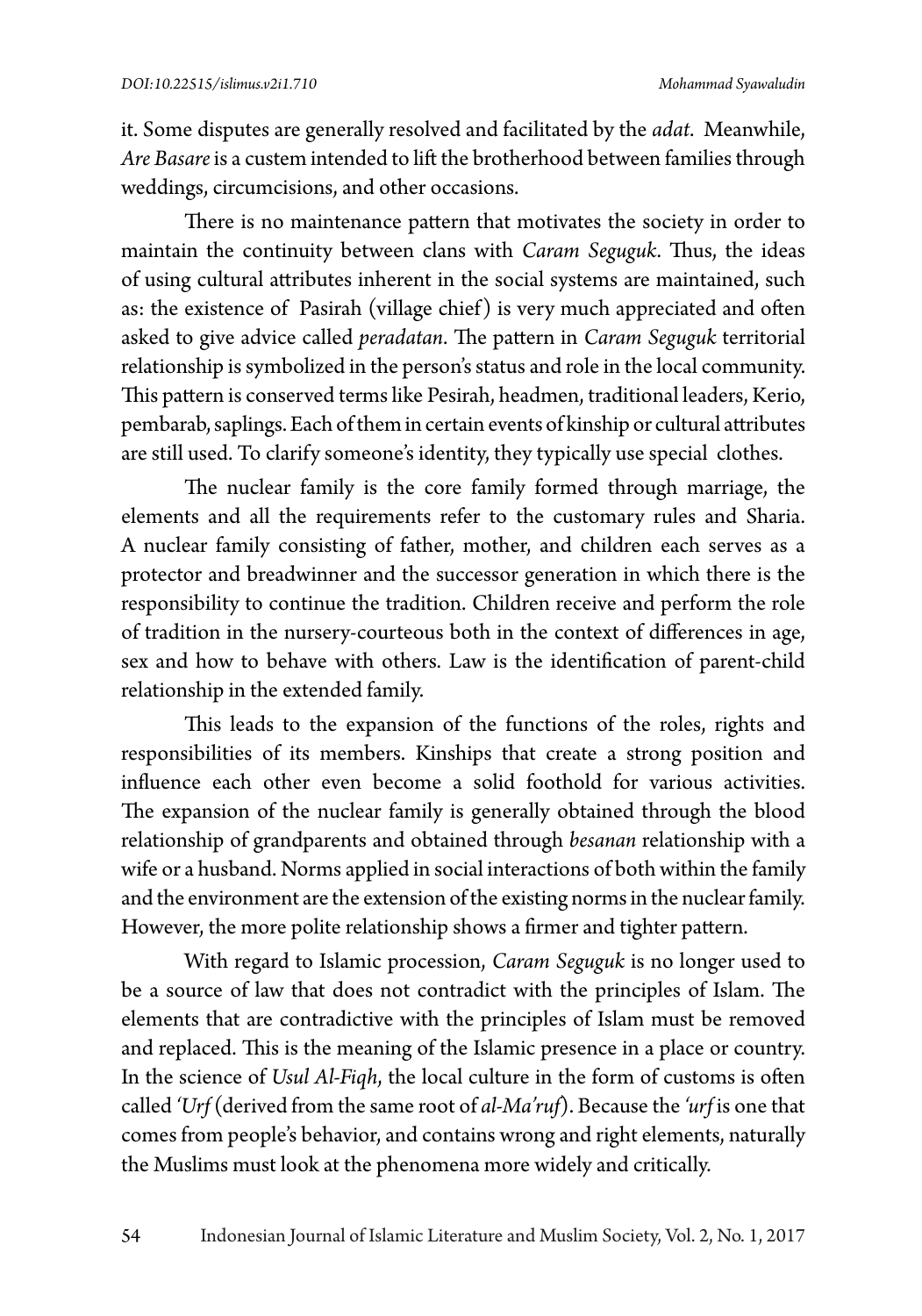Relieving the views of the socio-economic fulfillment is one of the ways to get "respect" from other social layers $^{\rm 8}$ . However, there are also some people in the village and in the subdistrict of Payaraman Rengas who have different views about the social status of "elite" based on wealth and jobs. The results of in-depth observation and analysis of public perception and understanding in Rengas show that, generally, the rich will be deemed to have a social status as an "elite" who is respected in the society, especially, if the person has behaviors and life orders which are in accordance with the values and norms of the society.

The "elite" are people who own wealth and do not violate the values and norms of Rengas village. If there is a rich man who does not behave according to the norms and values, he is not "elite". The values and norms in public life in Rengas village are strongly influenced by the socio-religious values of Islam and Malay norms. For example, if there is a rich man with, unfortunately, bad behavior in the society, that person does not consider to be an elite and does not deserve respect. From the perspective of the people of Rengas, a social status will be more dignified and respectable if it is followed by appropriate behaviors loaded with the values of Islam. Social status is often based on the types of the job. It is also a matter of problem in the rural community ratings in Rengas.

The aspects that determine the status of an "elite" is indicated by the wealth and the types of work. The types of work which are considered as having the social status are formal employments, such as civil servants, military, police and non-formal employments, such as fruit or vegetable agents, teachers, clerics, *pesantren*. The traditions in *Caram Seguguk* are driven by four factors:

- 1. Residents or citizens concerned are equally attached to the area occupied
- 2. There is a bonded feeling to each other by reason of *puyang* (descent) or
- 3. Due to the incorporation of territorial factors and genealogy
- 4. The similarity of the Islamic faith.

Aspects that stand in *Caram Seguguk* tradition are the aspects of confidence and trust. *Caram Seguguk* is not just a rule of customary norms. In the tradition of Panesak ethnic, the tribe can guarantee that kinship would remain intact in the neighborhood where a certain family lives in a particular place. The tribes would make the area as a place of their group's settlement. As time goes by, the number of the community members within a group would gradually increase.

 $^{\rm 8}$  Muhammad Takari, "Ronggeng Melayu Sumatera Utara: Sejarah, Fungsi dan Strukturnya", *Tesis* pada Universitas Gadjah Mada, Yogyakarta, 1998, p. 65.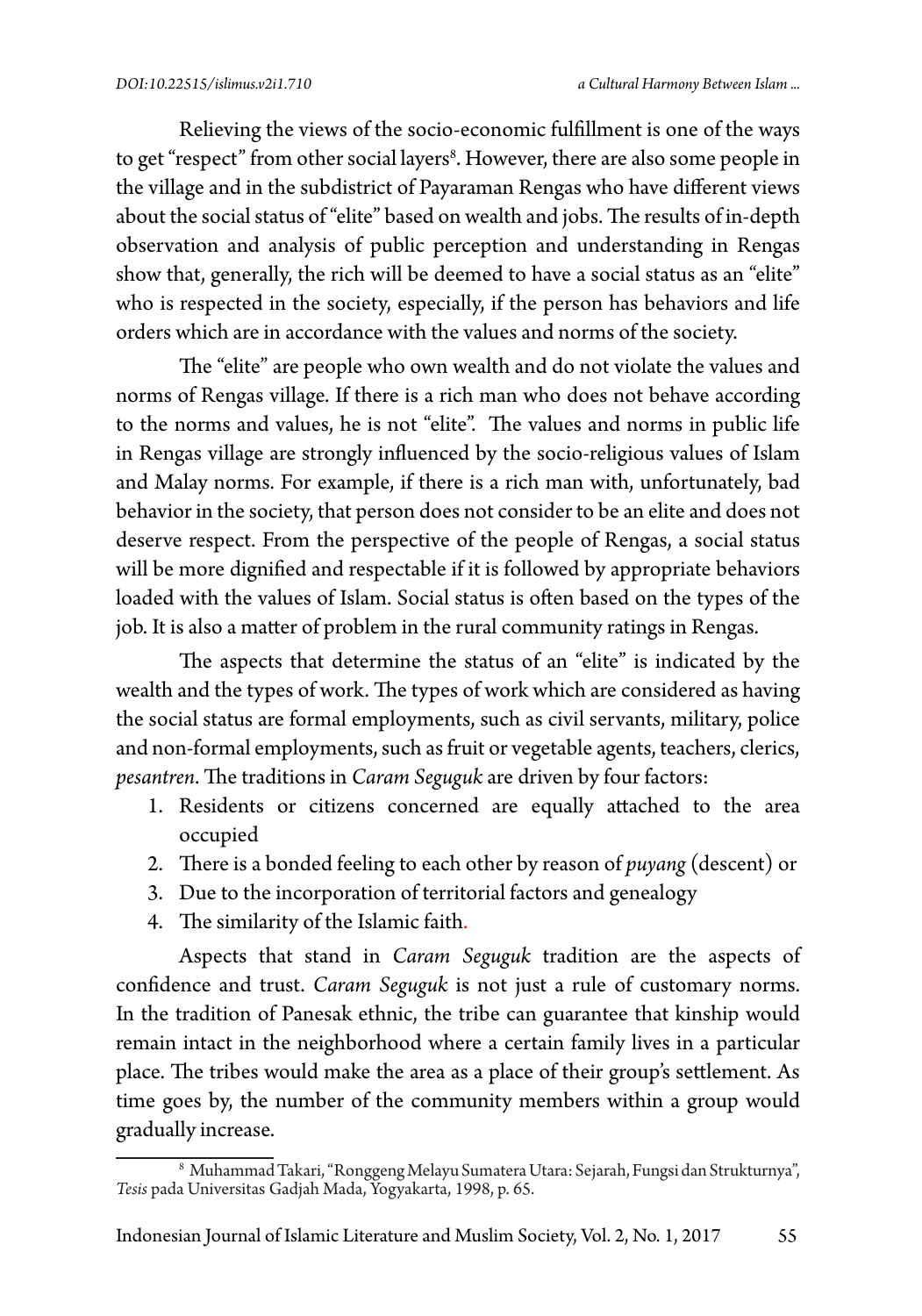The key actor in the implementation of *Caram Seguguk* is Pasirah, for a Pasirah usualy has power and authority. Pasirah also reserves the right to mobilize the labor of the population of matagawe to various official or private interests. Peonage for example *wang* clan porters flungky, *kemit marga*, *kemit hemlets*, and *gawe* road. The other key of the social structure of *Caram Suguguk* is Marga. Marga (clan) is functionally plays a very important role for the life and the history of civilization in South Sumatra. Traditionally, clan is the highest institution of the society after family, village and hamlet. A clan is headed by a figure who is generally known as Pasirah<sup>9</sup>. With certain qualifications, clan leader is also referred to as Depati and Prince. The head of a clan is called as Depati if he has successfully been selected to assume the position of a head of the clan at least two times in a row. Meanwhile, the head of the clan is called as Prince if he has selected at least five times in a row. Besides Pesirah as the key actor in *Caram Seguguk*, there are other actors who control the norms and values of the organization of *Caram Seguguk* namely the clerics or religious leaders.

Cleric is the highest institution acting as custodian of the clan social order (social piety). The Islamic traditions of *Caram Seguguk* are very visible, for examples: *berasan*, *bereguk*, *nolong gawe,* etc. The other charity activities are *ma'ruf Islamic teachings, al-wakalah, at-ta'awwun,* as*-syirkah* and *al-busroh.* Besides, the Islamic value is also seen in the involvement of *Kyai or Ustaz* as a normative and ideological leader. The social process that occurs within each *Caram Seguguk* shows the local actors in the social space that is dynamic and systematic as follows:

| NO. | Caram Seguguk   | <b>Communicative action</b>                           | Islamic value           |
|-----|-----------------|-------------------------------------------------------|-------------------------|
|     | Bereguk         | Inviting consultation                                 | Working together        |
|     | Berasan         | Delivering the will and intention                     | Helping each others     |
| 3   | Nambah Keluargo | Building sympathetic activities                       | Kinship                 |
| 4   | Nyirenke Gawe   | Inviting and encouraging residents to do<br>something | copyright concerns      |
|     | Nerimo sando    | Providing assistance for the residents'<br>trust      | making use of the grant |

Source: data processed in 2016

 The social functions of *Caram Seguguk* tradition which serves as a systematic function are directly felt by the local communities. One of the social

<sup>9</sup> Syed Alwi Sheikh Al-Hadi, *Adat Resam dan Istiadat Melayu* (Kuala Lumpur: Dewan Bahasa dan Pustaka Kementerian Pelajaran Malaysia, 1986). p. 115.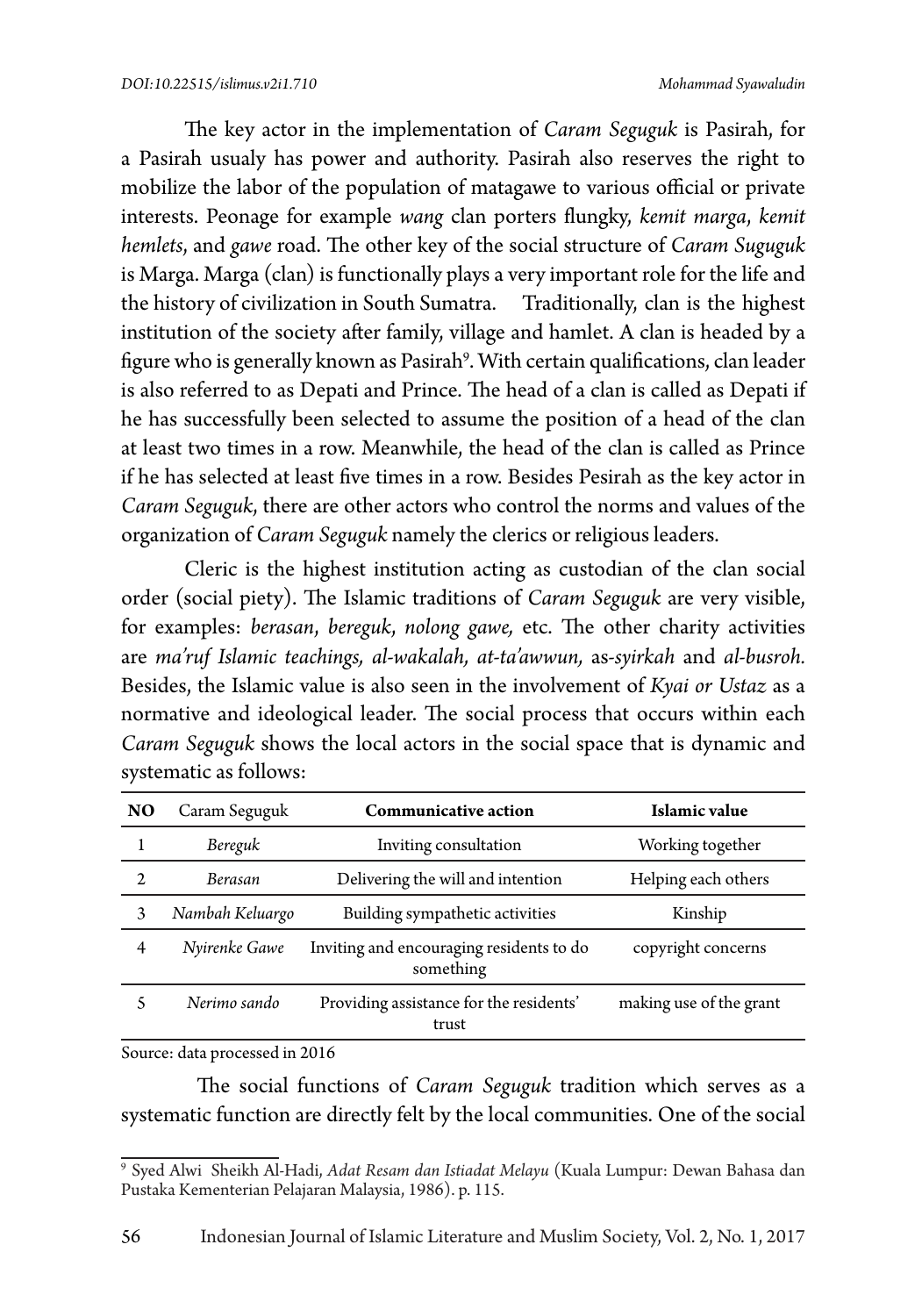function is solidarity called *pengemin.* It is a social solidarity that serves awareness and concern on the public condition, the activities are characterized by invitation at the time of mutual cooperation to carry out or assist together. In addition, *Caram Seguguk* is a social model that puts mutual trust and maintains the trust on the basis of honesty in daily life. For residents who have enough capital, they could do auctions of personal care or be an actor capable of communicating to other residents voluntarily. This form is often known as reciprocity. The process of forming reciprocity in *Caram Seguguk* is not conducted by mobilization but automatically run as a system of everyday life or systematically. It is not conducted by an agency or social engineering.

It is unavoidable that the mobilization of agents and actions encourages citizens to take action. However, the process is not to create a mobilization structure and social structure because the tradition of *Caram Seguguk* is an event that always run by the private citizens of Ogan Ilir, Rengas. In addition, the attitudes and behaviors of the high culture is managed by the residents. Thus, it affects the lives of the citizens.

It may be said that *Caram Seguguk* is one-on-one form of local civilization which is able to live and survive in the social system. When the local people do not do things that generally make good habits, other citizens, with the basis of the norms and values, will provide corrections to citizens who do not perform good behavior.

The actors of *Caram Seguguk* are the people from all social classes, professions and religions; from those living in the village up to the stakeholders. The social collective action is actually a manifestation of the teachings of *al-ihsan* and *tu minu billah* . This occurs because of the institutionalization of Islam in social institutions and society. *Kyai* or stakeholders build *pesantren* in Rengas while the people of Rengas send their children to *pesantren* or other Islamic institutions. In this way, the process of Islam in the local tradition of *Caram Seguguk* is able to co-exist and even complement as the norm and the value of life.

According to the above opinion, the encounter of Islam in *Caram Seguguk* tradition helps the people to participate on the overcoming life of the economic and cultural aspects, social harmony and local residents. Therefore, *Caram Seguguk* promotes social values that are not limited by the definition of humanity as for the residents, the implementation of *Caram Seguguk* is very important.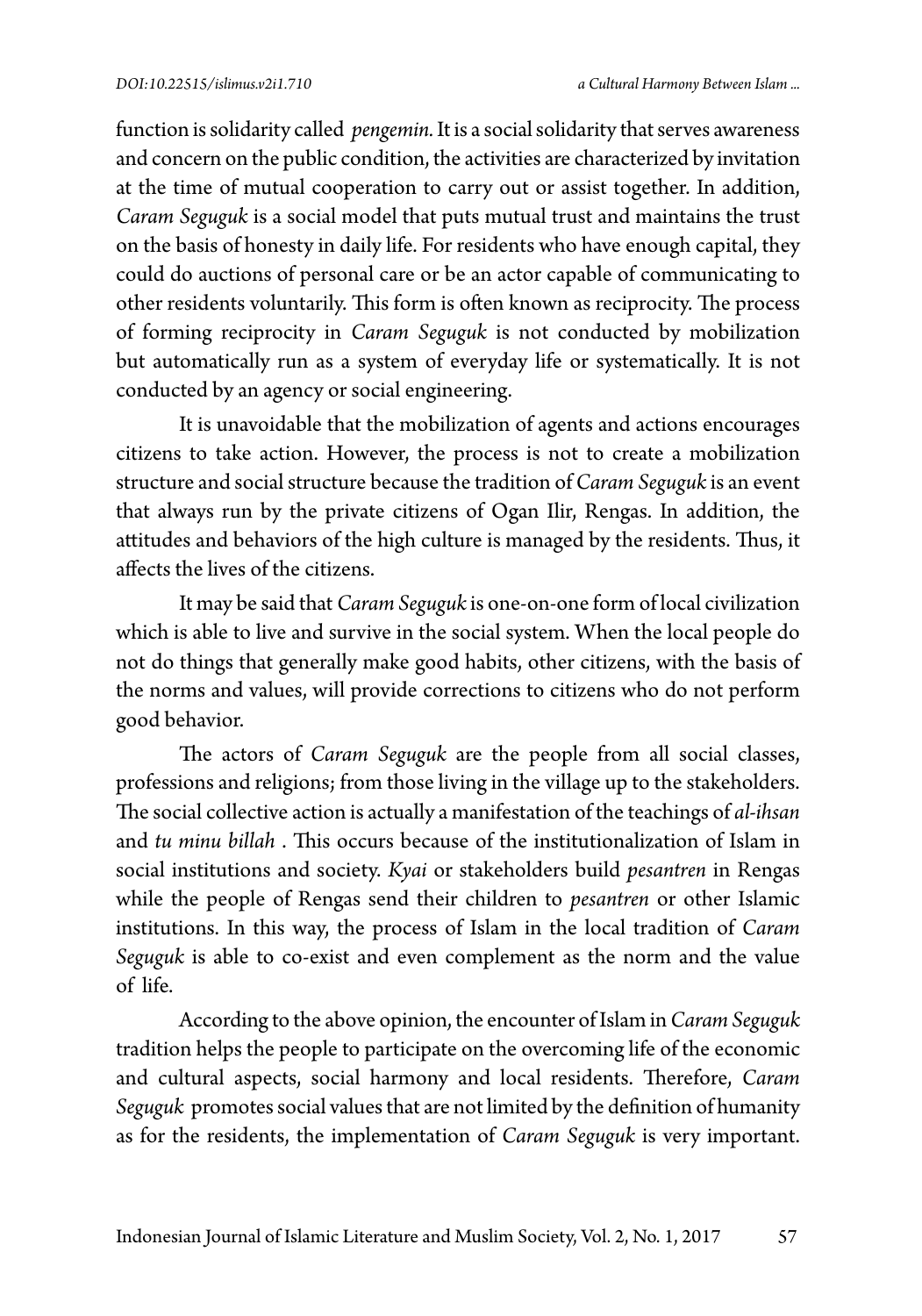| Caram Seguguk | Participation            | Mutual help          |
|---------------|--------------------------|----------------------|
|               | Reciprocity              | Cooperation          |
|               | Solidarity               | Kinship              |
|               | Sympathic                | Kinship, sympathetic |
|               | Mutual trust cooperation | Togetherness         |

The internalization of the Islamic values in *Caram Seguguk* community of Ogan Ilir, Rengas is as follows:

Source: data processed in 2016

*Caram Seguguk* has its own values. The values are hereditary ideas that have been considered true and important for the members of the society. The values contain consequences and plays as important roles in the life of the people and social change. The important values in *Caram Seguguk* serve as a model of natural assimilation of Islam and local traditions. It shows the values of togetherness and familiarity.

The forms of social relations or kinship exists between the members of the society. Meanwhile, other values are the merging of two or more families bounded together by mutual sympathy committed by the family members so that the families grow and establish relationships. In the context of social relationship, *Caram Seguguk*, which is the motto of Ogan Ilir, implies solidarity or mutual aid with harmonious and democratic senses, as well as upholding human rights in the welfare and prosperity of the society of Ogan Ilir. The influence of Islam in *Caram Seguguk* appears as the shifting that starts from the belief of animismdynamism to the traditional Malay culture.

Although the tradition and Islam had not been acculturated intensively as it was connected with strong Hinduism-Buddhism as well as Chinese influences, intensive contiguity appeared at the end of the 19th century. During this period the process of the acculturation of Islam and traditional Malay culture in Palembang occured and managed to transform the traditional Malay culture into Islamic-based Malay culture. The success of the traditional Malay culture to transform Islam into the Islamic-based Malay culture is a form of acculturation of Islam and Malay which is capable of receiving various aspects of culture:

- 1. The transformation of the belief systems of animism-dynamism into Islam derived from revelation;
- 2. The transformation of custom (the rites of the life cycle, the system of the government and social system),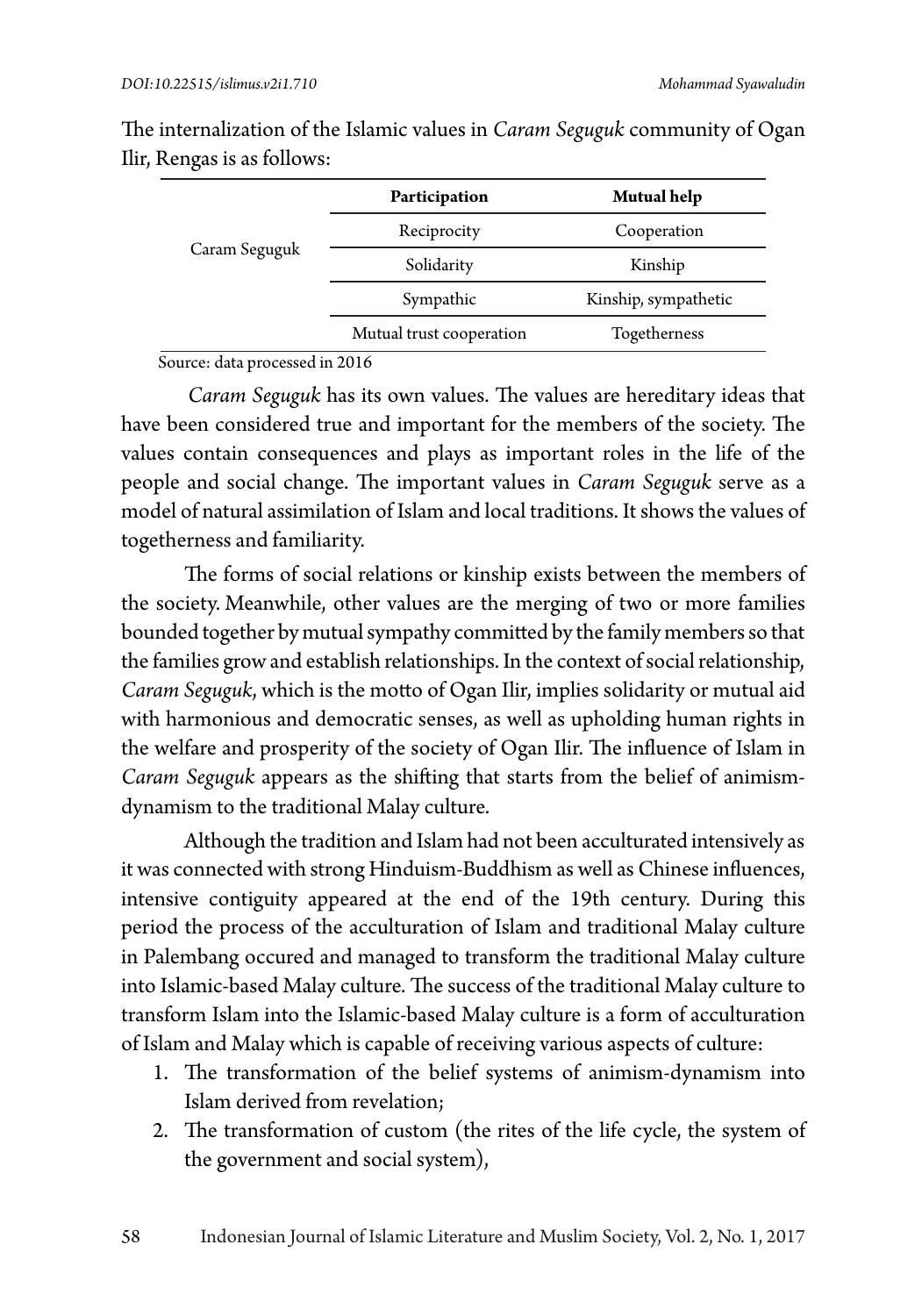3. The transformation of myth and the purpose to the tradition as a means of socialization and solidarity values.

*Caram Seguguk* tradition is a cultural creation of Malay culture reconstituted with Islamic values. This is possible because the appeals of Islam are the character and spirit of egalitarian. In this context, the role of the presence of preachers and religious teachers who, then, create social places of worship and *madrasah* is greatly contributed to the process of internalization of Islam into the personality of the local culture itself.

### **Conclusion**

The findings of this study provide a wide range of academic contributions as well as empirical and practical operations. Academically, the contributions of this research are the first, in the field of anthropology, the values of Islam will dominate the cultural system of a society where the Islamic values are acculturated into the culture of the community through an intensive, gradual, accommodative, emphatic, sustainable, posterior, and confrontational process. Second, in the field of sociology, the acculturation of Islam and the tradition in a society reflects Islam as an identity and solidarity of a community binder (spirit de corps) because the identity and solidarity of a community are not absolutely based on the ethnic unity. It can also be formed on the unity of aqeedah. Social unity is called the Ummah. Empirically, the Islamic acculturation into Malay culture in Ogan Ilir creates Islamic surname "Panesak" reflecting a Malay identity. Therefore, Malay identity is not always based on the genetic factor. It can be formed on the basis of aqeedah. Thus, the "Malay" is an open concept that can be entered by anyone through the corridors of Islam.